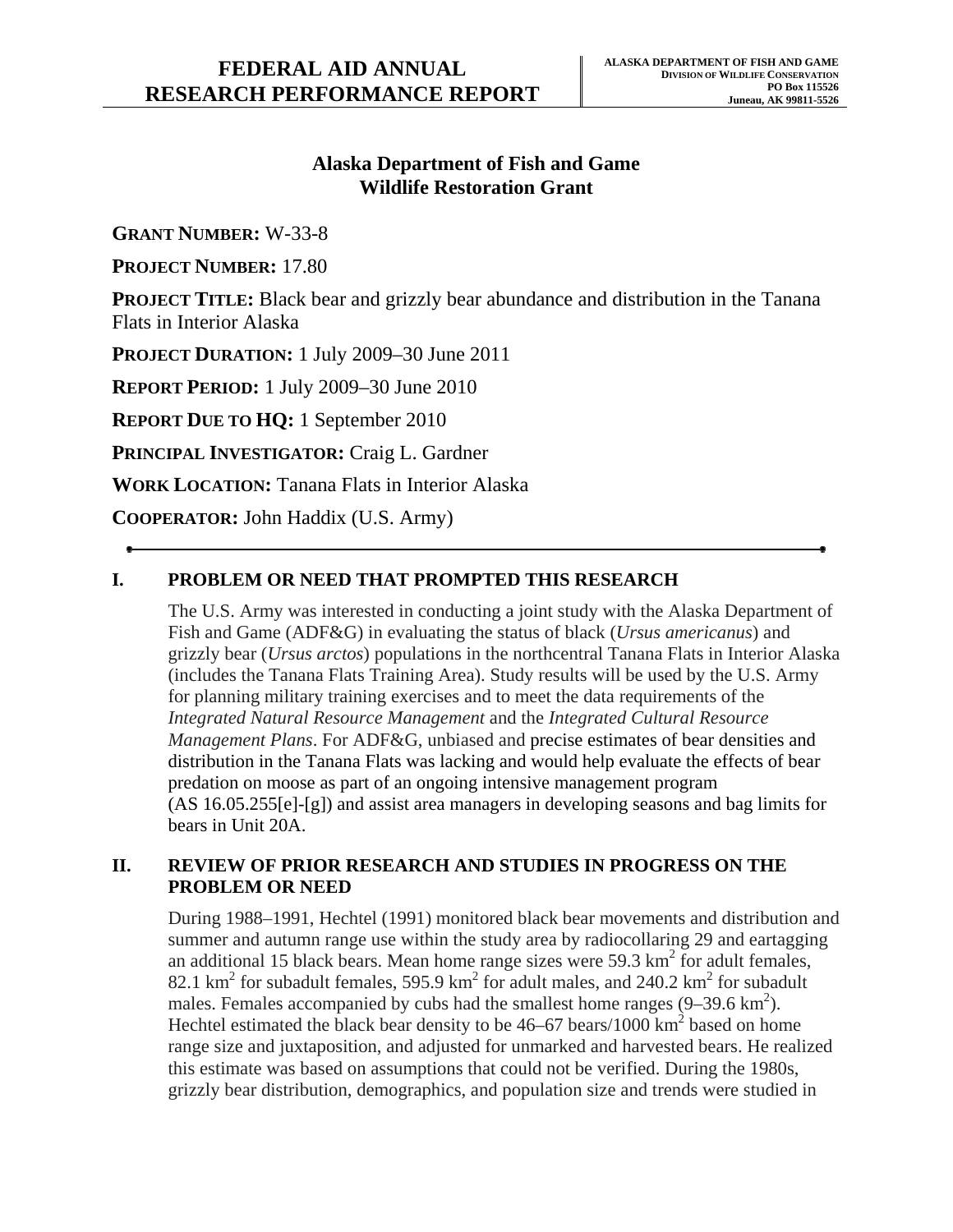17.80 Black bear and grizzly bear abundance and distribution in the Tanana Flats in Interior Alaska FY10 Annual Progress Report

the Alaska Range, 32 km south (Reynolds et al. 1987). Until now, no population survey of black or grizzly bears has been made in the Tanana Flats.

Probably due to a combination of habitat features and bear density, black and grizzly bears are difficult to observe. Thus, aerial survey methods have not been considered appropriate for counting bears on the Tanana Flats. A noninvasive method using DNA-based mark–recapture to estimate bear population numbers was developed to be used where aerial surveys were not appropriate. DNA-based mark–recapture population estimate studies have been conducted for both black and grizzly bears across North America, including Interior Alaska. Through these previous studies, much was learned about study design on how best to minimize bias and maximize precision by choosing the optimal study area and sample unit sizes, trapping period length, trap sites, and addressing closure issues.

Boulanger (2003) estimated both black and grizzly bear numbers using the same DNA-based mark–recapture sampling protocol. He found that interspecific differences in movement patterns and behavior affected population and variance estimates, which disallowed a protocol for simultaneous sampling of both species. The Unit 20A study design for black bear population estimation is based upon Boulanger (2003) and daily movement and seasonal home range data collected on black bears in Unit 19D (M. Keech, ADF&G, unpublished data) and grizzly bears in Unit 20E (C. Gardner, ADF&G, unpublished data).

### **III. APPROACHES USED AND FINDINGS RELATED TO THE OBJECTIVES AND TO PROBLEM OR NEED**

Fieldwork was initiated in June 2010 and continued into July 2010. Thus, the results presented here are preliminary.

OBJECTIVE 1: Obtain an unbiased and precise estimate of black bear numbers in a portion of Tanana Flats including the U.S. Army's Tanana Flats Training Area.

After completing an exhaustive literature search, I and the DWC Biometrican B. Taras designed the study with the following considerations: study area location; sample unit size; and sample period timing, length, and number. We had funding and personnel to sample a 981-km<sup>2</sup> study area (157 sample units). We positioned the study area to maximize coverage of the U.S. Army's Tanana Flats Training Area, to encompass important moose calving areas (R. Boertje and K. Kellie, ADF&G, personal communication), and to use geographical boundaries that would limit bear movements across. Sample unit size  $(2.5 \text{ km} \times 2.5 \text{ km})$  was determined using black bear movement data collected near McGrath, Alaska during 2007 and 2010 (M. Keech, ADF&G, unpublished data) and the Tanana Flats during the late 1980s (Hechtel 1991). In an attempt to maximize capture and recapture rates of black bears, we initiated sampling on 10 June (timed to increased movements) and conducted 5 sampling episodes that lasted 8 days each. During each sampling period, we re-baited and added a novel scent to minimize bear habituation.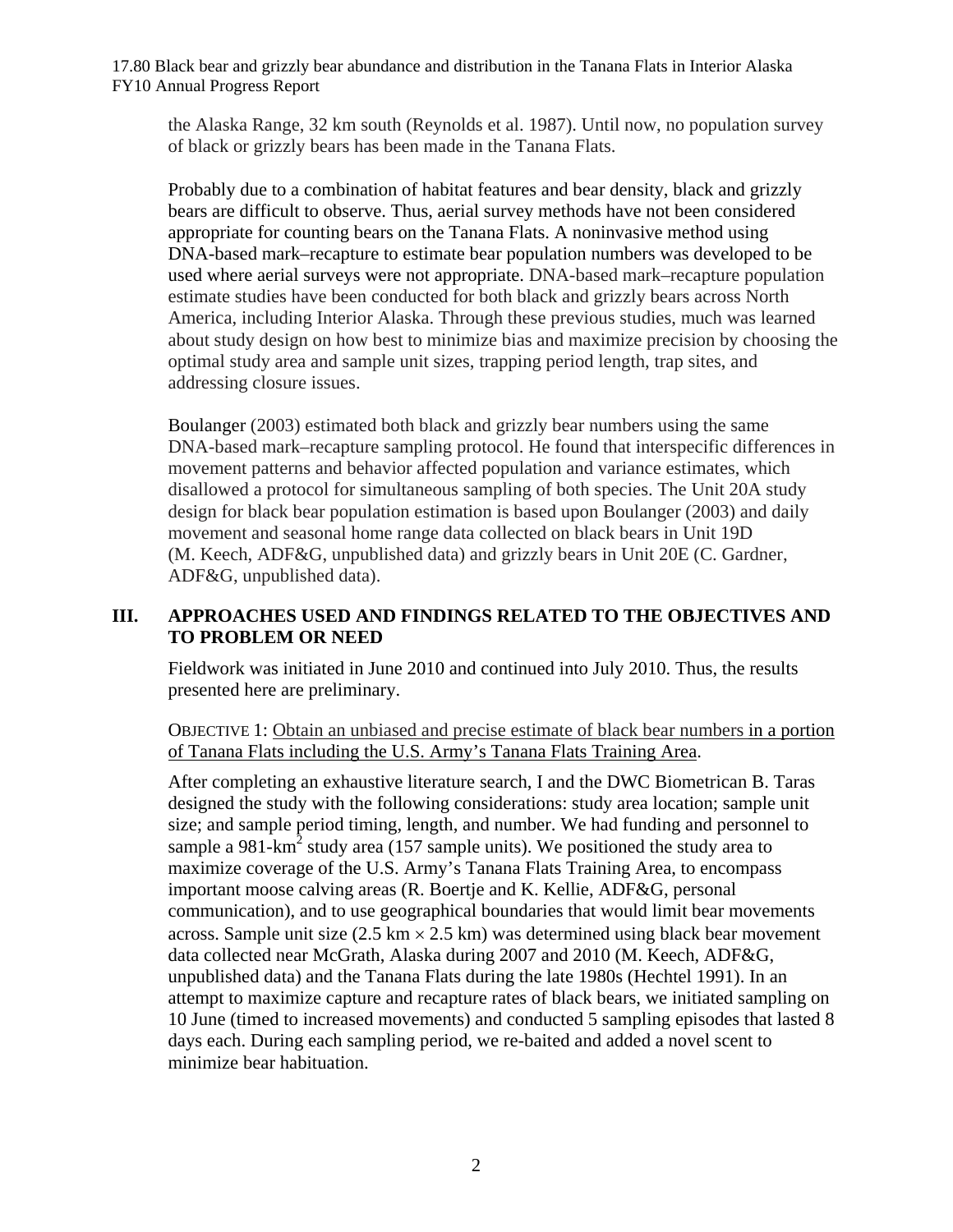17.80 Black bear and grizzly bear abundance and distribution in the Tanana Flats in Interior Alaska FY10 Annual Progress Report

We collected 1867 hair samples (240–438/sample period). The percent traps that caught hair ranged from 35% to 48%. The DNA analysis necessary to obtain population and distribution estimates was not completed prior to this report.

#### OBJECTIVE 2: Delineate black bear distribution in a portion of Tanana Flats including the U.S. Army's Tanana Flats Training Area

We conducted equal sampling intensity throughout the study area by placing one trap at the center of each sample unit. We initiated sampling on 10 June to coincide with increased bear movements.

OBJECTIVE 3: Further develop and evaluate DNA-based mark–recapture sampling in forested areas of Interior Alaska

We did not work on this objective prior to this report.

OBJECTIVE 4: Compare black bear distribution with moose calving areas

The DNA analysis will be completed in FY11. Once this is completed, we will be able to objectively compare black bear and moose calving distribution.

OBJECTIVE 5: Estimate prevalence of grizzly bears in the study area

The DNA analysis necessary to detect grizzly bear prevalence will be completed in FY11.

### **IV. MANAGEMENT IMPLICATIONS**

Once completed, this study will be used by the U.S. Army for planning military training exercises and to meet the data requirements of the *Integrated Natural Resource Management* and the *Integrated Cultural Resource Management Plans*. For ADF&G, having unbiased and precise estimates of bear densities and distribution in the Tanana Flats will help evaluate the effects of bear predation on moose, especially calves on the calving grounds, and assist area managers in developing seasons and bag limits for bears in Unit 20A.

### **V. SUMMARY OF WORK COMPLETED ON JOBS FOR LAST SEGMENT PERIOD ONLY**

JOB/ACTIVITY 1: Literature review

**Accomplishments:** Completed an exhaustive literature search. Used federal aid funds to support project personnel.

#### JOB/ACTIVITY 2: Study design

**Accomplishments:** Completed developing the study design. Used federal aid funds to support project personnel.

#### JOB/ACTIVITY 3: Conduct DNA Moose Research Center study

**Accomplishments:** Completed fieldwork portion of the study. Used federal funds to support project personnel and field logistics and to purchase field equipment.